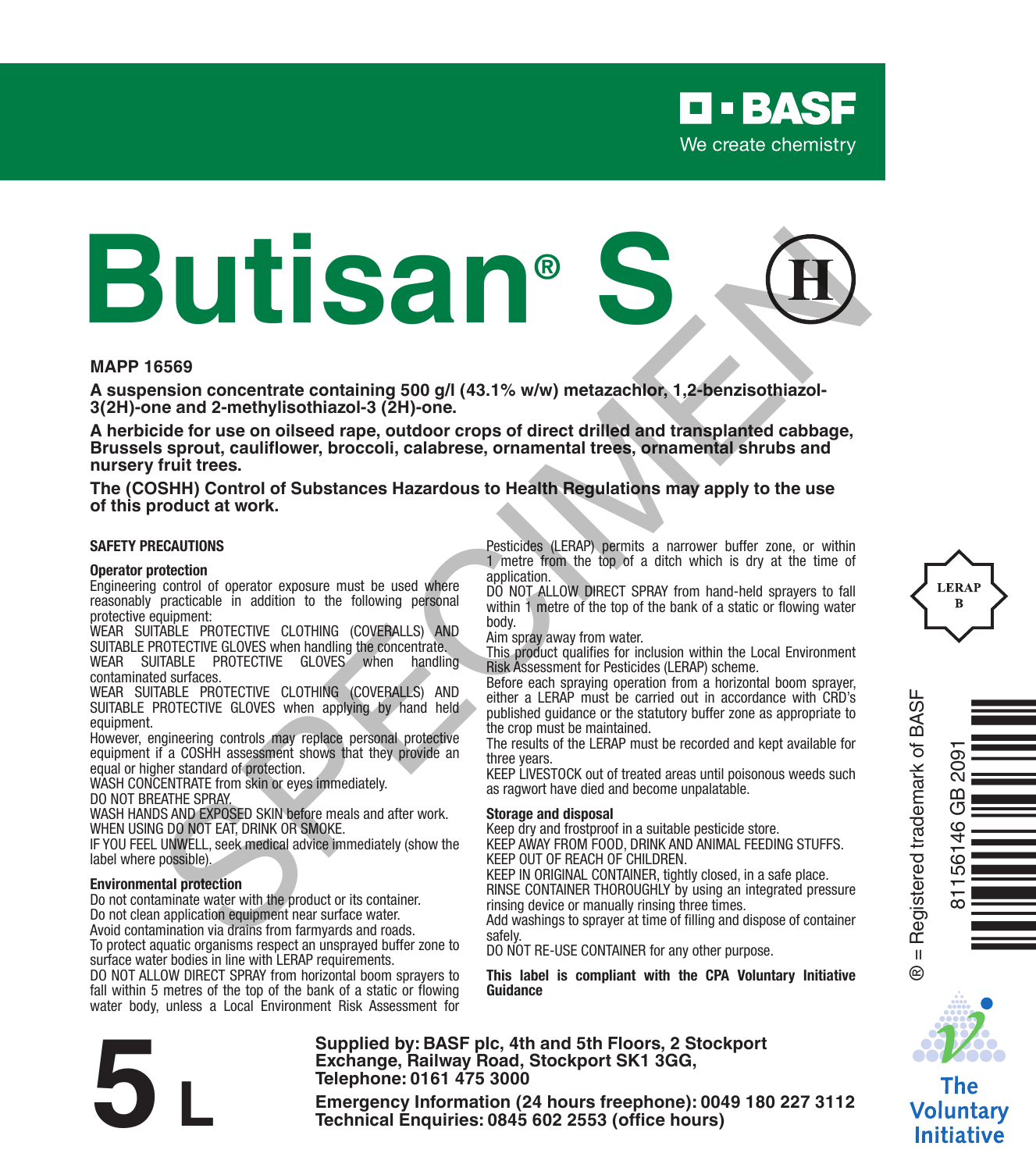# **Butisan® S**

**A suspension concentrate containing 500 g/l (43.1% w/w) metazachlor**

# **Warning**

**Harmful if swallowed. May cause an allergic skin reaction. Suspected of causing cancer.**

| Suspected of causing cancer.<br>effects.                                                                            | may caase an ancigio skin reaction.<br>Very toxic to aquatic life with long lasting                                                                                                                                                                                                                                                                                                                                                                                         |                                |                                     |                                                 |
|---------------------------------------------------------------------------------------------------------------------|-----------------------------------------------------------------------------------------------------------------------------------------------------------------------------------------------------------------------------------------------------------------------------------------------------------------------------------------------------------------------------------------------------------------------------------------------------------------------------|--------------------------------|-------------------------------------|-------------------------------------------------|
| container or label at hand.<br>attention.<br>Store locked up.<br>hazardous waste.<br>with the instructions for use. | If medical advice is needed, have product<br>Wear protective gloves, protective clothing<br>and eye protection or face protection.<br>Obtain special instructions before use.<br>IF exposed or concerned: Get medical advice/<br>Dispose of contents/container to a licensed hazardous-<br>waste disposal contractor or collection site except for<br>empty clean containers which can be disposed of as non-<br>To avoid risks to human health and the environment, comply |                                |                                     |                                                 |
|                                                                                                                     |                                                                                                                                                                                                                                                                                                                                                                                                                                                                             |                                |                                     |                                                 |
| <b>IMPORTANT INFORMATION</b>                                                                                        | FOR USE ONLY AS AN AGRICULTURAL/HORTICULTURAL HERBICIDE.                                                                                                                                                                                                                                                                                                                                                                                                                    |                                |                                     |                                                 |
| Crops                                                                                                               | Maximum individual<br>dose                                                                                                                                                                                                                                                                                                                                                                                                                                                  | Maximum total dose<br>per crop | Latest<br>of<br>time<br>application | <b>Aquatic buffer zone</b><br>distance (metres) |
| Oilseed rape                                                                                                        | 1.5 litres Product/hectare                                                                                                                                                                                                                                                                                                                                                                                                                                                  | 1.5 litres Product/hectare     | Before 9 true leaf stage<br>(GS19)  | 5                                               |
| Outdoor Brussels sprout.<br>cabbage, cauliflower.<br>broccoli, calabrese                                            | 1.5 litres Product/hectare                                                                                                                                                                                                                                                                                                                                                                                                                                                  | 1.5 litres Product/hectare     | Before 9 true leaf stage<br>(GS19)  | 5                                               |
| Outdoor ornamental trees.<br>ornamental shrubs, nursery<br>fruit trees*                                             | 1.5 litres Product/hectare                                                                                                                                                                                                                                                                                                                                                                                                                                                  | 1.5 litres Product/hectare     |                                     | 5                                               |
|                                                                                                                     |                                                                                                                                                                                                                                                                                                                                                                                                                                                                             |                                |                                     |                                                 |

### **Other specific restrictions:**

Applications shall be limited to a total dose of not more than 1.0 kg Metazachlor/ha in a three year period on the same field.

\*When Butisan S is used on nursery fruit trees, any fruit harvested within one year of application must be destroyed.

**READ THE LABEL BEFORE USE. USING THIS PRODUCT IN A MANNER THAT IS INCONSISTENT WITH THE LABEL MAY BE AN OFFENCE. FOLLOW THE CODE OF PRACTICE FOR USING PLANT PROTECTION PRODUCTS.**

### **UFI: XWM2-107T-M00A-WH9H**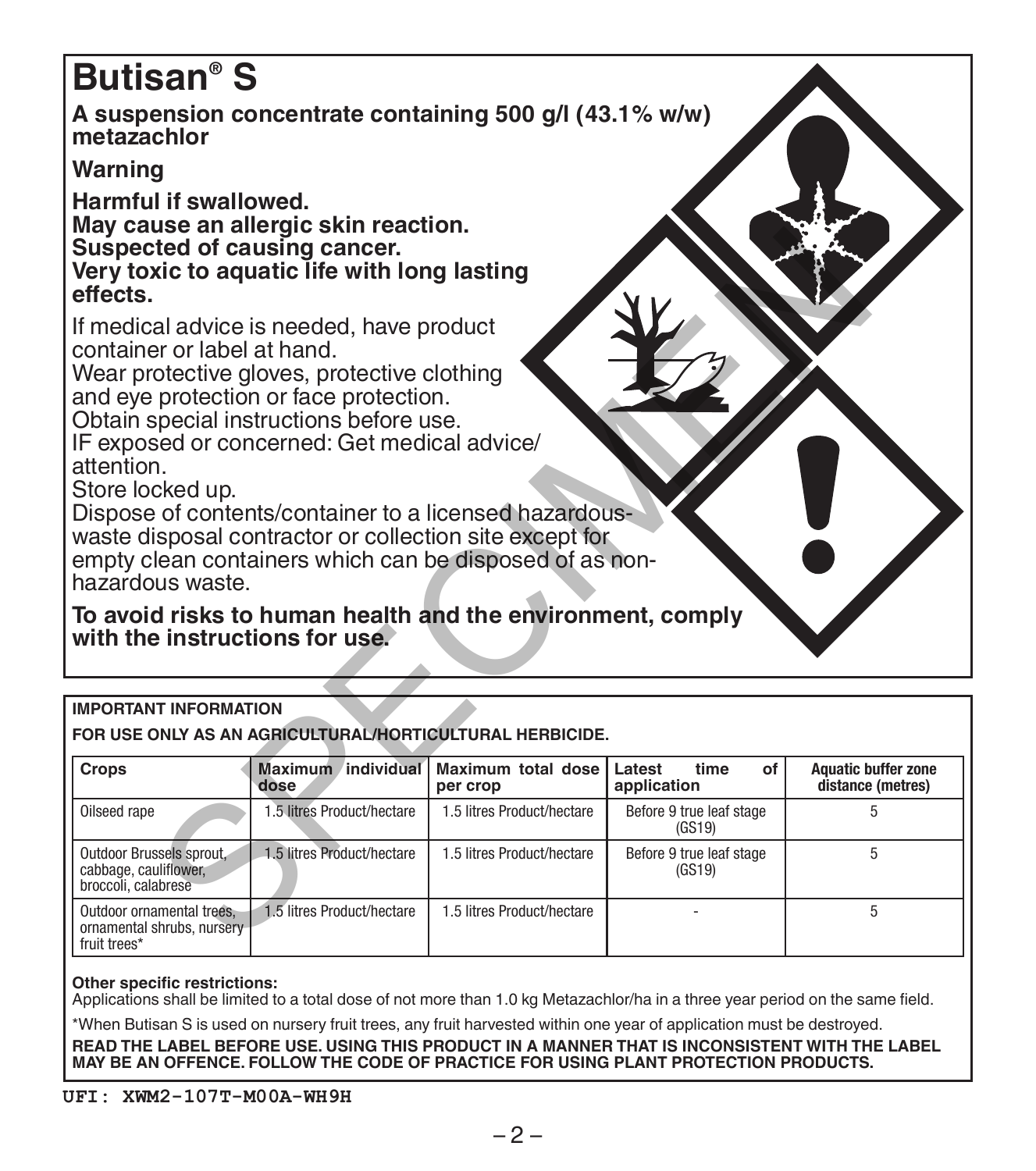# **DIRECTIONS FOR USE**

IMPORTANT: This information is approved as part of the Product Label. All instructions within this section must be read carefully in order to obtain safe and successful use of this product.

Butisan S is a residual herbicide which can be used in all varieties of oilseed rape, Brussels sprouts, cabbages, cauliflowers, broccoli and calabrese. It may also be used in some ornamentals, hardy nursery stock and nursery fruit trees.

Butisan S is suitable for use on all soil types as defined in the Soil Texture (85) System, except sands and very light soils and soils containing more than 10% organic matter.

### **Restrictions/Warnings**

With drilled crops, when applying Butisan S pre-emergence, it is important for crop safety to ensure physical separation of the herbicide from the seed. Ensure that the seed is well covered with soil, to a depth of 15 mm. With direct drilled crops, harrow across slits to cover the seed before spraying Butisan S. Ensure that transplants are correctly planted with the roots well covered. Loose and puffy seedbeds must be consolidated before treatment. ornamentals, hardy nursery stock and nursery fruit trees.<br>
Sis suitable for use on all soil types as defined in the Soil Texture (85<br>
ands and very light soils and soils containing more than 10% organic<br>
tions/Warnings<br>
le

Do not apply to broadcast crops of oilseed rape until the crop has attained the two fully expanded cotyledon growth stage.

Do not use when heavy rain is forecast.

On medium and heavy soils where seedbeds are moist, firm and free from clods, preemergence Butisan S should be applied from drilling up until the crop seed chits. In warm soils, this may occur within 48 hours of drilling.

Avoid applying Butisan S to soils with a compaction layer or which are poorly drained, as crop damage can occur under waterlogged conditions.

Care should be taken to avoid overlap of spray swaths.

Do not treat crops which are suffering from wilting, pests or diseases or badly planted transplants.

When used alone Butisan S has very little dewaxing activity. However, under frosty conditions a transient scorch may sometimes occur. Do not use Butisan S in tank mixtures under frosty conditions.

A reduction in crop vigour, weed control and possibly plant stand may occur with excessive rainfall shortly after application. If heavy irrigation is planned after transplanting, apply Butisan S after irrigating. Where a crop check has occurred this usually grows out after a few weeks and yields are normally unaffected.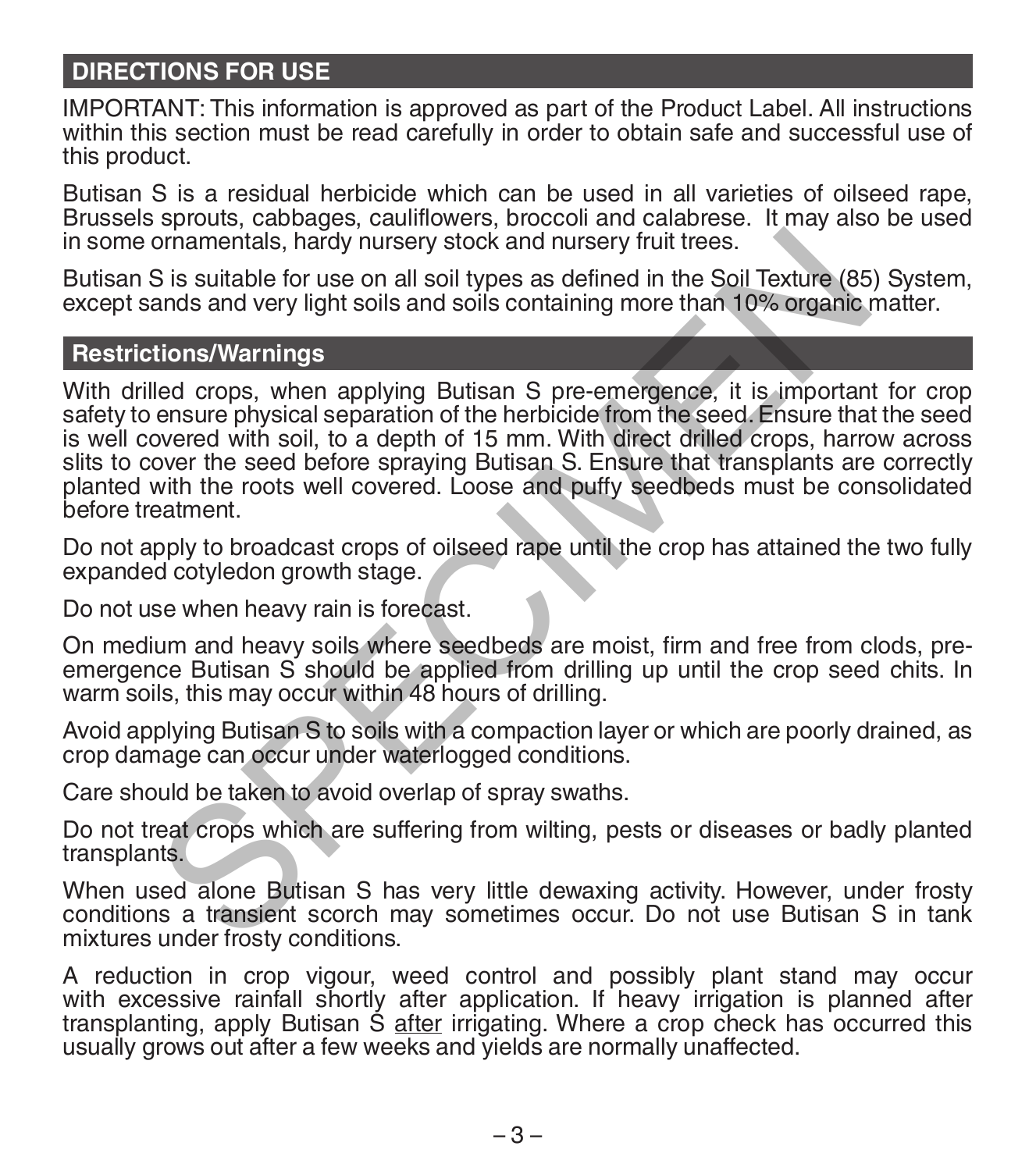On brashy and stony soils, Butisan S may cause some reduction in crop vigour and/or plant stand, due to the chemical moving down to the rooting zone too rapidly.

Herbicidal activity is dependent upon root uptake. If Butisan S is applied onto a dry soil surface it will only be effective after rainfall has occurred. Light (10 mm at any one time) irrigation will help to ensure herbicidal activity. Weed control is dependent on adequate moisture.

Useful weed control can be obtained on soils with an organic matter higher than 10% but it may decrease as the percentage of organic matter increases appreciably.

### **Extreme care should be taken to avoid damage by drift onto plants outside the target area**

# **Weed control**

|                                                                                                                                                                                                                                                                                                                                                                                                                                                 | but it may decrease as the percentage of organic matter increases appreciably.                                                                                        |                                                                                       |  |  |  |  |
|-------------------------------------------------------------------------------------------------------------------------------------------------------------------------------------------------------------------------------------------------------------------------------------------------------------------------------------------------------------------------------------------------------------------------------------------------|-----------------------------------------------------------------------------------------------------------------------------------------------------------------------|---------------------------------------------------------------------------------------|--|--|--|--|
| In ornamental trees, ornamental shrubs and nursery fruit trees not all species or cultivars<br>have been tested and so only a small number of plants should be treated initially to gain<br>experience with the treatment. Selectivity is greatest when applied under cool, overcast<br>conditions. Applications should not be made to soft, vigorously growing foliage,<br>particularly during or after a period of warm days and cold nights. |                                                                                                                                                                       |                                                                                       |  |  |  |  |
| target area                                                                                                                                                                                                                                                                                                                                                                                                                                     | Extreme care should be taken to avoid damage by drift onto plants outside the                                                                                         |                                                                                       |  |  |  |  |
| To reduce the risk of movement of Butisan S to water:-                                                                                                                                                                                                                                                                                                                                                                                          |                                                                                                                                                                       |                                                                                       |  |  |  |  |
| a. On clay soils, create a fine, consolidated seedbed to slow the downward movement<br>of water.                                                                                                                                                                                                                                                                                                                                                |                                                                                                                                                                       |                                                                                       |  |  |  |  |
|                                                                                                                                                                                                                                                                                                                                                                                                                                                 | b. Do not apply Butisan S to dry soil. Moist soils have fewer and smaller cracks.<br>c. Do not apply Butisan S if heavy rain is forecast, wait until after the event. |                                                                                       |  |  |  |  |
| <b>Weed control</b>                                                                                                                                                                                                                                                                                                                                                                                                                             |                                                                                                                                                                       |                                                                                       |  |  |  |  |
|                                                                                                                                                                                                                                                                                                                                                                                                                                                 | Butisan S is taken up via cotyledons and roots and takes maximum affect before, or                                                                                    |                                                                                       |  |  |  |  |
| fine, firm and moist seedbeds.                                                                                                                                                                                                                                                                                                                                                                                                                  |                                                                                                                                                                       | shortly after, weed emergence. Optimum results are obtained from applications made to |  |  |  |  |
|                                                                                                                                                                                                                                                                                                                                                                                                                                                 | Susceptibility of weeds to a single application of Butisan S.                                                                                                         |                                                                                       |  |  |  |  |
|                                                                                                                                                                                                                                                                                                                                                                                                                                                 |                                                                                                                                                                       | <b>Butisan S</b>                                                                      |  |  |  |  |
|                                                                                                                                                                                                                                                                                                                                                                                                                                                 |                                                                                                                                                                       | $1.5$ $I/ha$                                                                          |  |  |  |  |
| <b>Weed species</b>                                                                                                                                                                                                                                                                                                                                                                                                                             | Weed susceptibility rating                                                                                                                                            | <b>Maximum susceptible growth</b><br>stage of weed                                    |  |  |  |  |
| Bindweed, Black                                                                                                                                                                                                                                                                                                                                                                                                                                 | S                                                                                                                                                                     |                                                                                       |  |  |  |  |
| Bent, Loose-silky                                                                                                                                                                                                                                                                                                                                                                                                                               | S                                                                                                                                                                     | S to 1 true leaf                                                                      |  |  |  |  |
| <b>Black-grass</b>                                                                                                                                                                                                                                                                                                                                                                                                                              | <b>MS</b>                                                                                                                                                             | MS to 2 true lys                                                                      |  |  |  |  |
| Chamomile, Corn                                                                                                                                                                                                                                                                                                                                                                                                                                 | <b>MS</b>                                                                                                                                                             | MS to 3 true lys                                                                      |  |  |  |  |
| Chickweed, Common                                                                                                                                                                                                                                                                                                                                                                                                                               | S                                                                                                                                                                     | S to 4 true lys                                                                       |  |  |  |  |
| Cleavers                                                                                                                                                                                                                                                                                                                                                                                                                                        | <b>MR</b>                                                                                                                                                             | MR to 1 whorl                                                                         |  |  |  |  |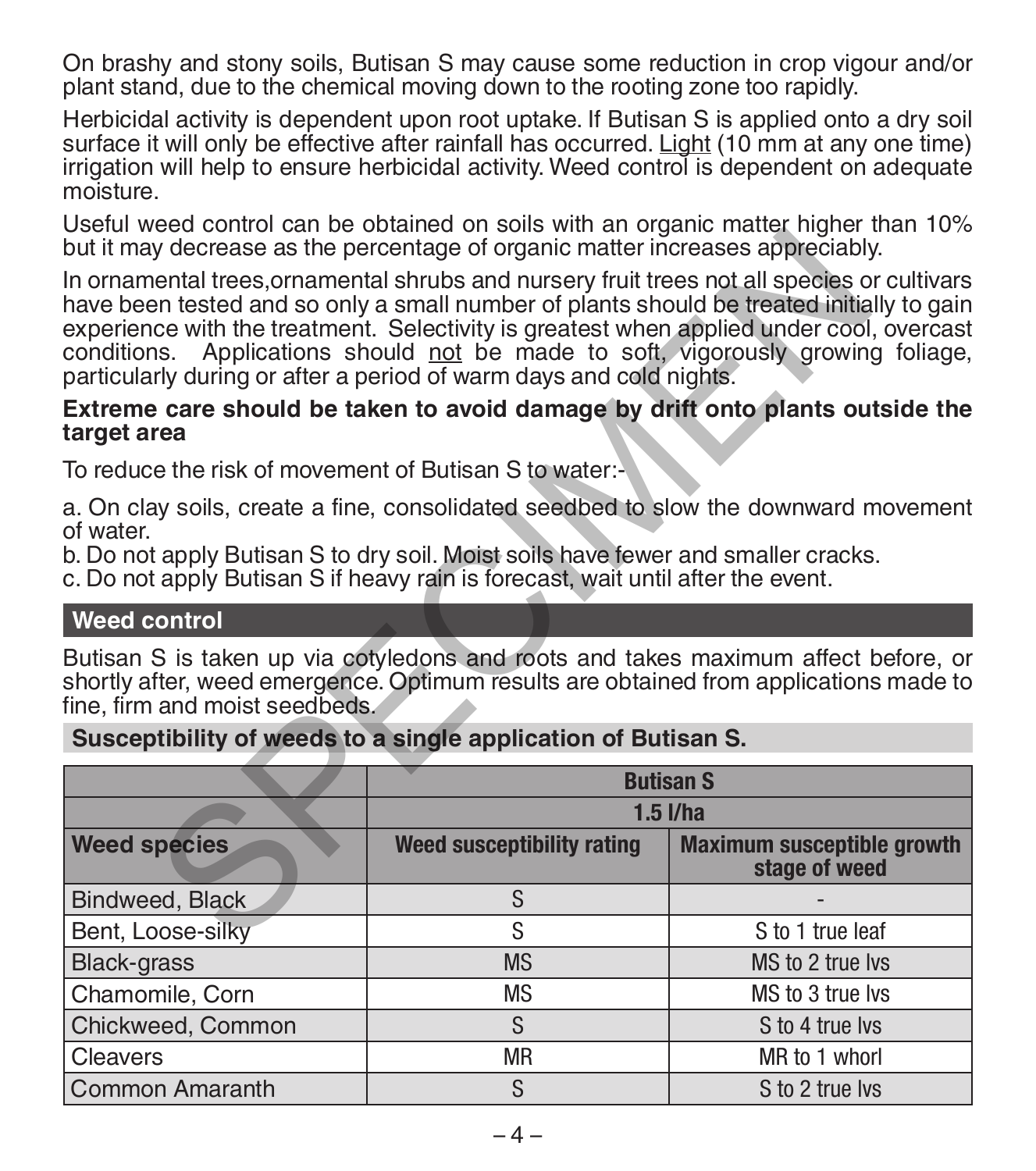|                                    |                            | <b>Butisan S</b>                                   |  |  |
|------------------------------------|----------------------------|----------------------------------------------------|--|--|
|                                    | $1.5$ $I/ha$               |                                                    |  |  |
| <b>Weed species</b>                | Weed susceptibility rating | <b>Maximum susceptible growth</b><br>stage of weed |  |  |
| Crane's-bill, Cut-leaved           | <b>MR</b>                  |                                                    |  |  |
| Deadnettle, Henbit                 | S                          | S to 1 true leaf                                   |  |  |
| Dead-nettle, Red                   | S                          | S to 1 true leaf                                   |  |  |
| Fat-hen<br>(Autumn<br>Germinating) | <b>MS</b>                  |                                                    |  |  |
| Flixweed                           | S                          |                                                    |  |  |
| Forget-me-not, Field               | <b>MS</b>                  |                                                    |  |  |
| Fumitory, Common                   | R                          |                                                    |  |  |
| Knotgrass                          | $\mathsf{R}$               |                                                    |  |  |
| Groundsel                          | S                          |                                                    |  |  |
| Mayweed, Rayless                   | S                          | S to 3 true lvs                                    |  |  |
| Mayweed, Scented                   | S                          | S to 5 true lvs                                    |  |  |
| Mayweed, Scentless                 | S                          | S to 3 true lvs                                    |  |  |
| Meadow-grass, Annual               | S                          | S to 2 true lvs                                    |  |  |
| Nightshade, Black                  | S                          |                                                    |  |  |
| Pansy, Field                       | $\mathsf{R}$               |                                                    |  |  |
| <b>Parsley Piert</b>               | S                          |                                                    |  |  |
| Penny-cress, Field                 | R                          |                                                    |  |  |
| Poppy, Common                      | <b>MS</b>                  |                                                    |  |  |
| Shepherd's-purse                   | S                          | ٠                                                  |  |  |
| Sowthistle, Field                  | <b>MS</b>                  |                                                    |  |  |
| Speedwell, Common Field            | S                          | S to 2 true lvs                                    |  |  |
| Speedwell, Ivy-leaved              | S                          | S to 1 true leaf                                   |  |  |
| Speedwell, Procumbent              | <b>MS</b>                  | MS to 2 true lvs                                   |  |  |
| Speedwell, Wall                    | S                          | S to 1 true leaf                                   |  |  |

S = Susceptible MR = Moderately Resistant MS = Moderately Susceptible R = Resistant

 $-$  = No information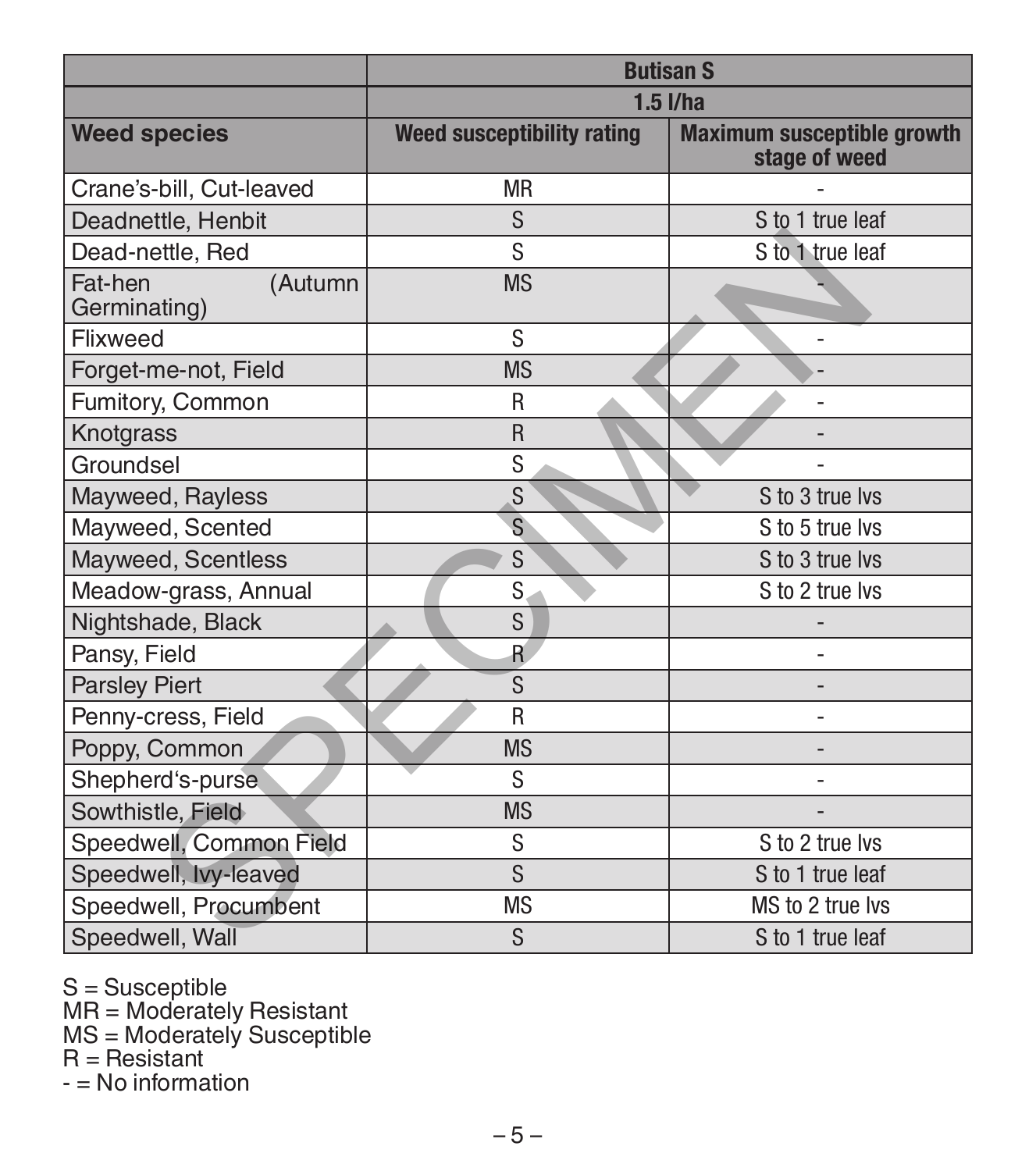**Resistance Management**

**GROUP 15 HERBICIDE**

Strains of some annual grasses (e.g. black-grass, wild-oats, and Italian rye-grass) have developed resistance to herbicides, which may lead to poor control. A strategy for preventing and managing such resistance should be adopted. Guidelines have been produced by the Weed Resistance Action Group (WRAG) and copies are available from the AHDB, CPA, your distributor, crop adviser or product manufacturer.

Repeated use of herbicides with the same mode of action can increase the risk of strains of weeds developing resistance to these compounds, leading to poor control. In order to minimise the risk, a strategy for venting and managing such resistance should be adopted. Use products with different modes of action and from different chemical groups in sequence or tank-mix, in conjunction with effective cropping rotation and cultivation techniques. In all cases the recommended rate of use should be adhered to. Follow WRAG guidelines. B by the Weed Resistance Action Group (WRAG) and copies are avail<br>B, CPA, your distributor, crop adviser or product manufacturer.<br>Id use of herbicides with the same mode of action can increase the<br>distributor cross develop

## **Key elements of the resistance management strategy for Butisan S:**

- Always follow WRAG guidelines for preventing and managing herbicide resistant
- Maximise the use of cultural control measures wherever possible (e.g. crop rotation, ploughing, stale seedbeds, delayed drilling, etc).
- Use tank mixes or sequences of effective herbicides with different modes of action<br>within individual crops, or successive crops.
- For the control of herbicide resistant grass weeds, always use Butisan S in sequence with other effective graminicides with different modes of action.
- Monitor fields regularly and investigate the reasons for any poor control.

## **Crop Specific Information**

Butisan S can be used in all varieties of oilseed rape, Brussels sprouts, cabbages, cauliflowers, broccoli and calabrese. It may also be used in some ornamentals, hardy nursery stock and nursery fruit trees.

### **Oilseed rape**

## **Time of Application**

Butisan S may be applied pre or post-emergence of the crop, depending on soil type, the seedbed conditions and weed spectrum, see Section Weed control. Use before 9 true leaf stage (GS19).

Approved herbicides may follow a pre or early post-emergence application of Butisan S, provided that the crop is undamaged and showing no adverse symptoms.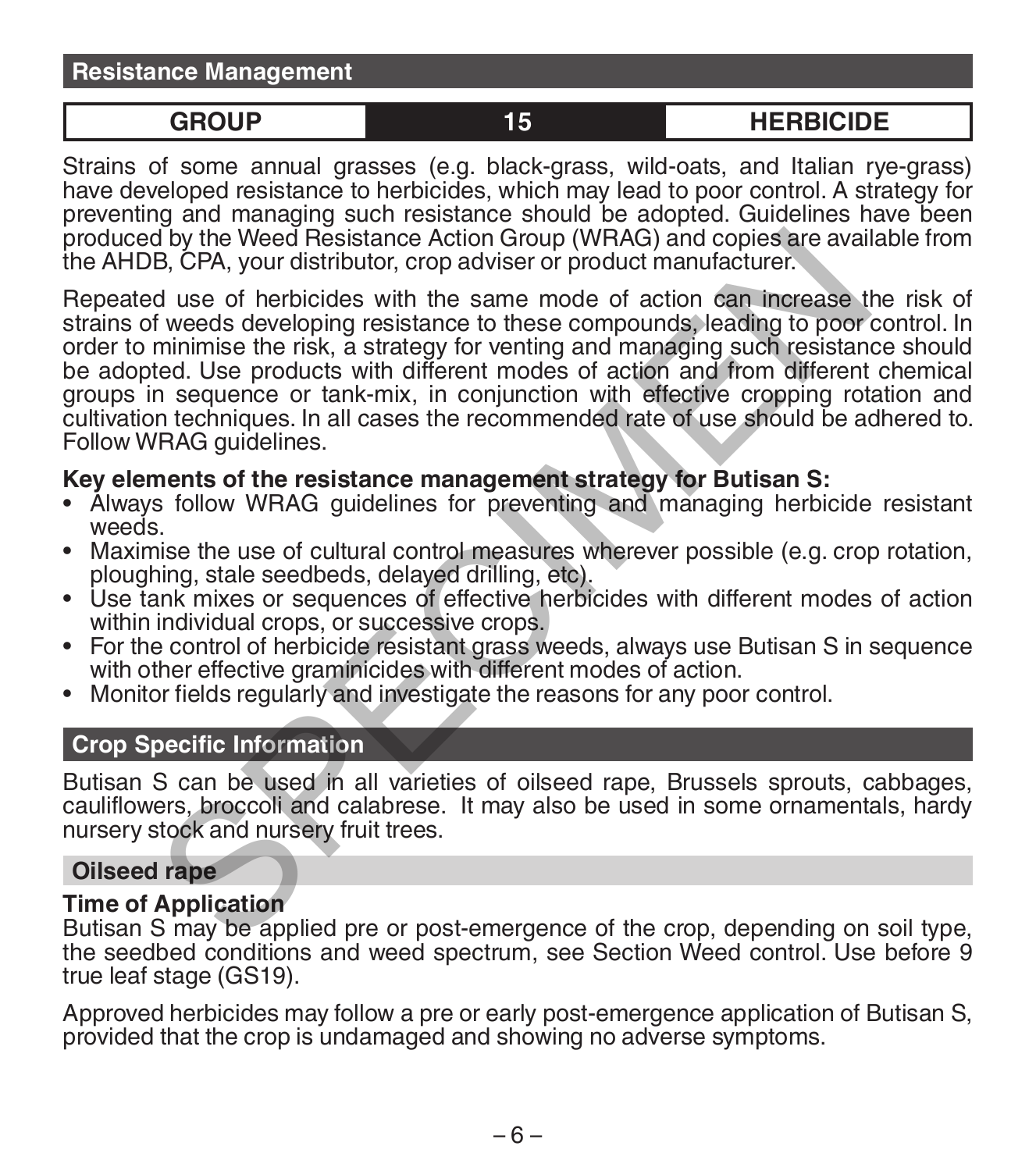### **Pre-emergence use:**

On medium and heavy soils where seedbeds are moist, firm and free from clods, Butisan S should be applied from drilling up until the crop seed chits. In warm soils, this may occur within 48 hours of drilling.

Do not apply to broadcast crops until the crop has attained the two fully expanded cotyledon growth stage.

### **Early post-emergence use:**

- 
- seedbed conditions are not ideal for the pre-emergence use.<br>• the seed is not covered with 15 mm of soil (as with broadcast crops).<br>• Butisan S could not be applied before the seed crop chits.<br>• light soils, or all recom
- 
- treated, particularly if heavy rainfall has been forecast for the period following drilling. late drilled crops are to be treated.
- 

### **Rate of application**

| Early post-emergence use:<br>Butisan S can be used on light, medium or heavy soils post-emergence, once the<br>majority of the crop has reached the fully expanded cotyledon stage. See Section Weed<br>control for weed susceptibility and note moisture requirement.                                                                                                                                                                                  |                                                                                               |                                                                                        |  |  |  |  |
|---------------------------------------------------------------------------------------------------------------------------------------------------------------------------------------------------------------------------------------------------------------------------------------------------------------------------------------------------------------------------------------------------------------------------------------------------------|-----------------------------------------------------------------------------------------------|----------------------------------------------------------------------------------------|--|--|--|--|
| Post-emergence application of Butisan S is recommended if:                                                                                                                                                                                                                                                                                                                                                                                              |                                                                                               |                                                                                        |  |  |  |  |
| • seedbed conditions are not ideal for the pre-emergence use.<br>the seed is not covered with 15 mm of soil (as with broadcast crops).<br>$\bullet$<br>• Butisan S could not be applied before the seed crop chits.<br>• light soils, or all recommended soils which are stony, brashy or gravelly are to be<br>treated, particularly if heavy rainfall has been forecast for the period following drilling.<br>• late drilled crops are to be treated. |                                                                                               |                                                                                        |  |  |  |  |
| Rate of application<br>crop.                                                                                                                                                                                                                                                                                                                                                                                                                            | See Section Weed control for weed susceptibility and note moisture requirement.               | Oilseed rape - apply at 1.5 litres Butisan S per hectare, pre or post-emergence of the |  |  |  |  |
|                                                                                                                                                                                                                                                                                                                                                                                                                                                         |                                                                                               |                                                                                        |  |  |  |  |
| Summary for oilseed rape                                                                                                                                                                                                                                                                                                                                                                                                                                |                                                                                               |                                                                                        |  |  |  |  |
|                                                                                                                                                                                                                                                                                                                                                                                                                                                         | Pre-emergence                                                                                 | Post-emergence                                                                         |  |  |  |  |
| Broadcast crops<br>Crop growth stage                                                                                                                                                                                                                                                                                                                                                                                                                    | Do not use<br>After drilling and prior to<br>chitting of crops<br>(Generally within 48 hours) | Use permitted<br>After cotyledons fully<br>expanded<br>(1st true leaf partly emerged)  |  |  |  |  |
| Weed growth stage                                                                                                                                                                                                                                                                                                                                                                                                                                       | Pre-emergence                                                                                 | See Section Weed Control                                                               |  |  |  |  |
| Soil type                                                                                                                                                                                                                                                                                                                                                                                                                                               | Medium to heavy                                                                               | Light to heavy                                                                         |  |  |  |  |
| Seed bed                                                                                                                                                                                                                                                                                                                                                                                                                                                | Fine, firm, moist. Not dry or<br>cloddy.                                                      | Not critical provided<br>reasonable                                                    |  |  |  |  |
| Drilling depth                                                                                                                                                                                                                                                                                                                                                                                                                                          | $15 \, \text{mm}$                                                                             | Not critical provided crop is<br>well rooted and not stressed                          |  |  |  |  |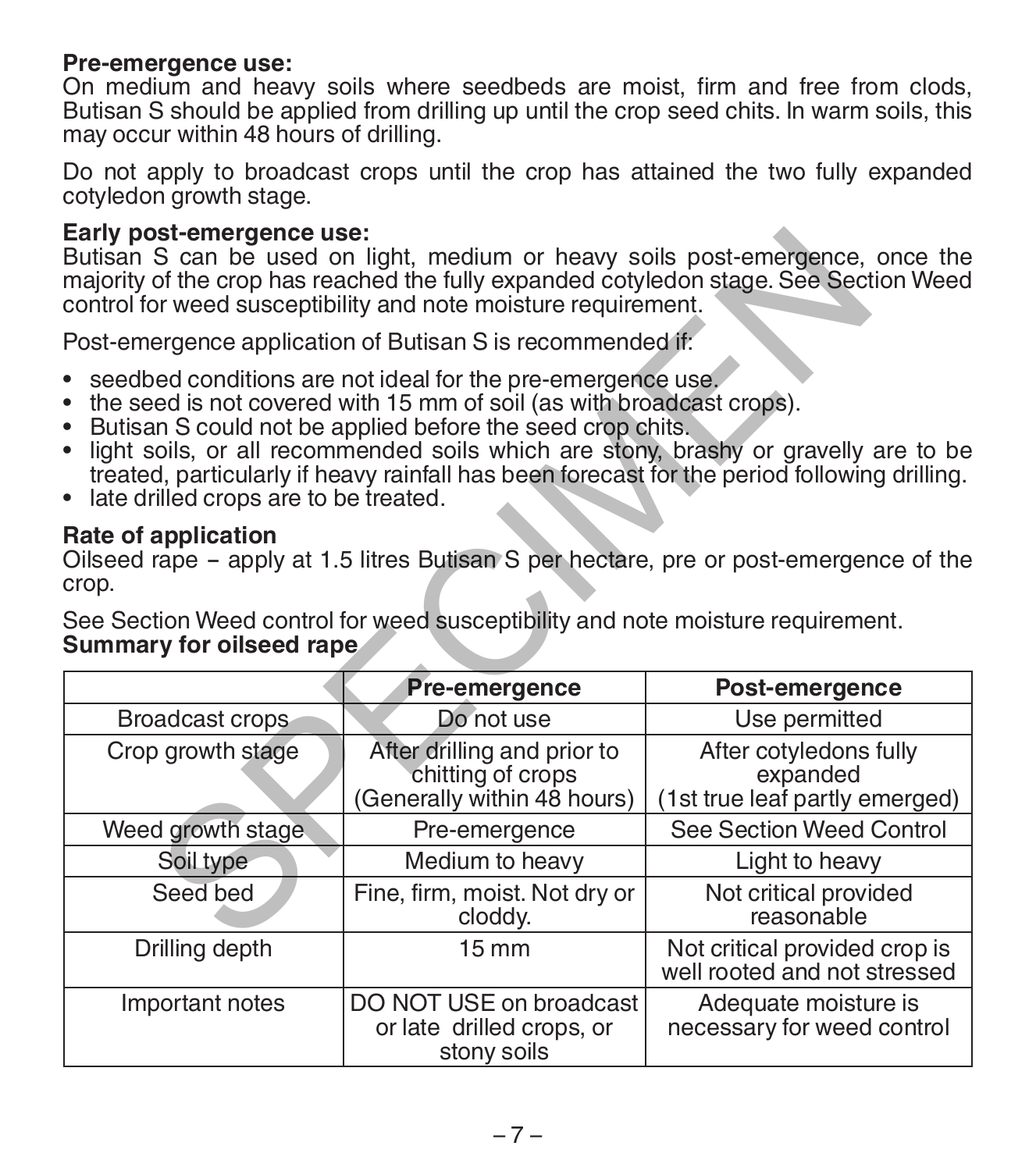### **Transplanted Brussels sprout, cabbage, cauliflower, broccoli and calabrese**

## **Time of Application**

The latest time of application of Butisan S is 6 weeks before harvest in transplanted Brussels sprout, cabbage, cauliflower, broccoli and calabrese

When treating transplants, ensure that the roots are well covered with soil and that the plants are adequately hardened off and established prior to treatment. If necessary, use irrigation to help establish the plants and raise soil moisture before treatment with Butisan S. Avoid spraying transplants when very warm days and cool nights are expected.

**Modular or block raised transplants** can be particularly sensitive to herbicide damage because they are often both soft and immature. It is essential that the directions concerning transplants are followed in full and it is advisable to only treat a small area in the first instance.

## **Rate of application**

Apply at 1.5 litres per hectare Butisan S. See Section Weed control for weed susceptibility and note moisture requirement.

### **Direct drilled Brussels sprout, cabbage, cauliflower, broccoli and calabrese**

## **Time of Application**

Apply Butisan S after the crops have 3-4 true leaves but before weed emergence. Do not treat crops within 6 weeks of harvesting.

To prolong weed control in direct drilled Brussels sprout, cabbage, cauliflower, broccoli and calabrese one application of Butisan S can be made post-emergence of the crop following the use of an alternative pre-emergence treatment. See Section Weed control for weed susceptibility and note moisture requirement. re adequately hardened off and established prior to treatment. If nation to help establish the plants and raise soil moisture before the particularly sensitive to social moisture before the particularly sensitive to becaus

## **Rate of application**

Apply at 1.5 litres per hectare Butisan S. See Section Weed control for weed susceptibility and note moisture requirement.

### **Ornamental trees, ornamental shrubs and nursery fruit trees.**

DO NOT treat crops growing under glass or polythene, in containers or any plants suffering from adverse conditions, either environmental or from previous treatments. (See also Restrictions/Warnings).

DO NOT treat crops under hot, sunny conditions.

When Butisan S is used on nursery fruit trees, any fruit harvested within one year of application must be destroyed.

If Butisan S is applied onto a dry soil surface it will only be effective after rainfall has occurred. Light (10 mm at any one time) irrigation will help to ensure herbicidal activity.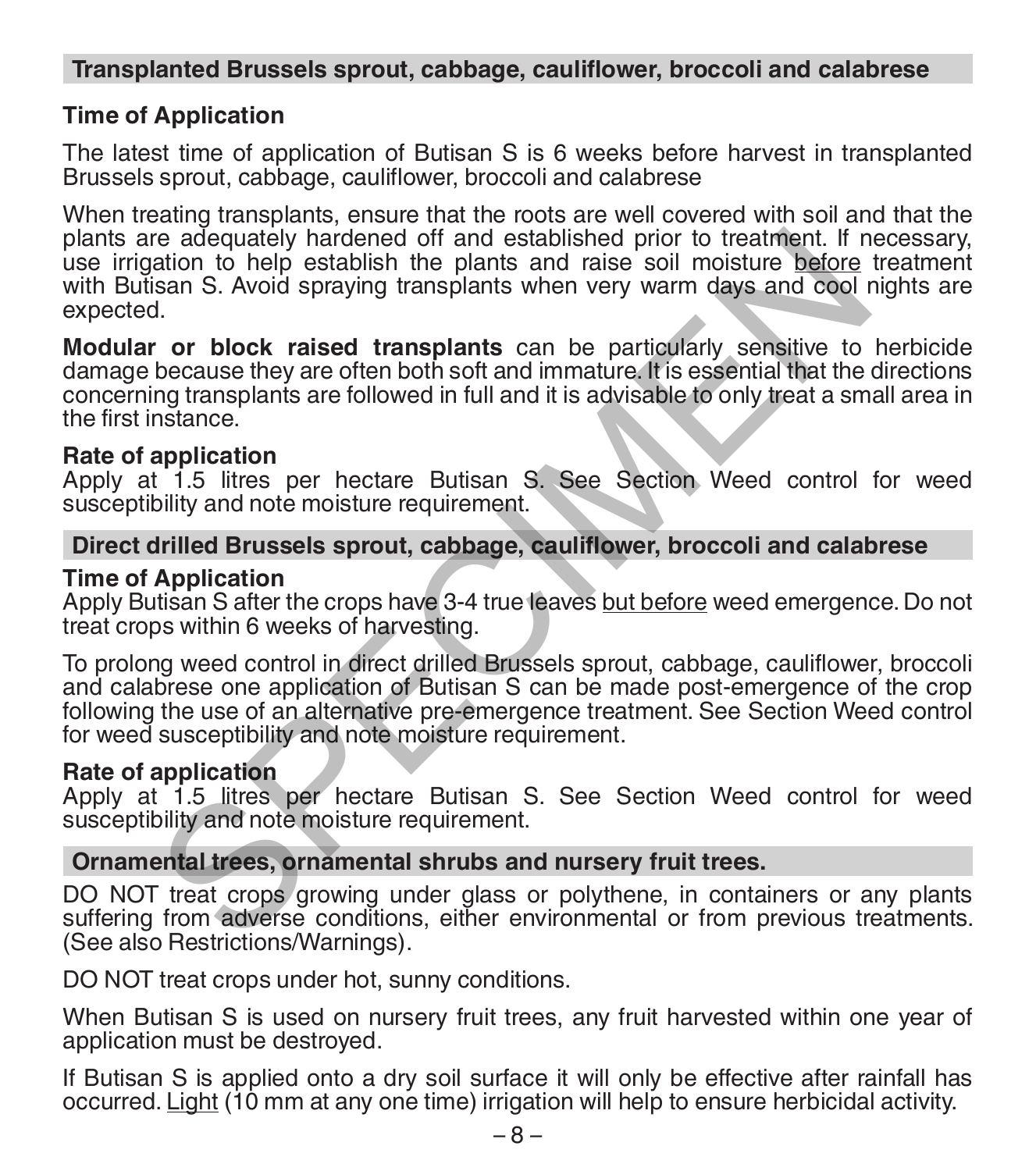### **Time of Application**

Apply as a surface spray to beds which are moist, firm and free from clods once existing weeds have been removed and before new weeds have emerged (see Section Weed control). New plantings can be treated after lining out or transplanting once the plants are established and sufficiently hardened off to withstand treatment. This may require irrigation before application which will also ensure adequate soil moisture.

When used in sequence with other herbicides, apply when the previous treatment begins to fail. This is indicated by the first signs of weed germination. This criterion can also be used to time subsequent applications following the use of Butisan S.

### **Rate of application**

### **Crop Tolerance in ornamental trees and shrubs**

| begins to fail. This is indicated by the first signs of weed germination. This criterion can<br>also be used to time subsequent applications following the use of Butisan S.                |                       |       |                |              |                            |              |                      |  |                |
|---------------------------------------------------------------------------------------------------------------------------------------------------------------------------------------------|-----------------------|-------|----------------|--------------|----------------------------|--------------|----------------------|--|----------------|
| Rate of application<br>Apply 1.5 litres per hectare Butisan S. See Section Weed control for weed susceptibility<br>and note moisture requirement.                                           |                       |       |                |              |                            |              |                      |  |                |
| When using a knapsack sprayer for directed applications around the base of stems, mix<br>as directed in Section Mixing and Application.                                                     |                       |       |                |              |                            |              |                      |  |                |
| Crop Tolerance in ornamental trees and shrubs<br>Species and cultivars in the following genera have been treated with a spray directed at<br>the stem base without significant crop damage: |                       |       |                |              |                            |              |                      |  |                |
| <b>Trees</b>                                                                                                                                                                                |                       |       |                |              |                            |              |                      |  |                |
| Acer                                                                                                                                                                                        | Carpinus              |       | <b>Davidia</b> |              | <b>Malus</b>               |              | Populus              |  | Salix          |
| Aesculus                                                                                                                                                                                    | Castanea              |       | Fagus          |              | Nothofagus                 |              | Prunus               |  | Sophora +      |
| Ailanthus                                                                                                                                                                                   | Catalpa               |       | Fraxinus +     |              | Ostrya                     |              | Pseudotsuga          |  | Sorbus         |
| Alnus                                                                                                                                                                                       | Chamaecyparis         |       | Gleditsia      |              | Picea                      |              | Pyrus                |  | Thuja          |
| Amelanchia                                                                                                                                                                                  | Corylus <sub>11</sub> |       | Juniperus      |              | Pinus t                    |              | Quercus              |  | Tilia          |
| <b>Betula</b>                                                                                                                                                                               | Crataegus             | Larix |                |              | Platanus                   |              | Robinia <sup>+</sup> |  |                |
|                                                                                                                                                                                             |                       |       |                |              |                            |              |                      |  |                |
| <b>Shrubs</b>                                                                                                                                                                               |                       |       |                |              |                            |              |                      |  |                |
| <b>Berberis</b>                                                                                                                                                                             | Euonymus              | llex  |                |              | Potentilla                 | <b>Rubus</b> |                      |  | Symphoricarpus |
| Cotoneaster                                                                                                                                                                                 | Forsythia             |       | Ligustrum      |              | Sambucus<br><b>Rhamnus</b> |              | Tamarix              |  |                |
| Cornus                                                                                                                                                                                      | Hippophae             |       | Mahonia        | <b>Ribes</b> |                            |              | Spirea               |  | Viburnum t     |

| <b>Shrubs</b>           |           |                                 |              |                        |                |
|-------------------------|-----------|---------------------------------|--------------|------------------------|----------------|
| <b>Berberis</b>         | Euonymus  | <b>Ilex</b>                     | Potentilla   | <b>Rubus</b>           | Symphoricarpus |
| Cotoneaster   Forsythia |           | Ligustrum                       |              | Rhamnus   Sambucus     | Tamarix        |
| Cornus                  | Hippophae | <b>Mahonia</b>                  | <b>Ribes</b> | l Spirea               | Viburnum t     |
| Escallonia              |           | Hypericum   Philadelphus   Rosa |              | Stephanandra   Weigela |                |

Note: † These species may show transient leaf curl, leaf necrosis and mottling (needle shortening on *Pinus*) from overall sprays.

†† These species have been tested with a directed spray at the stem base only.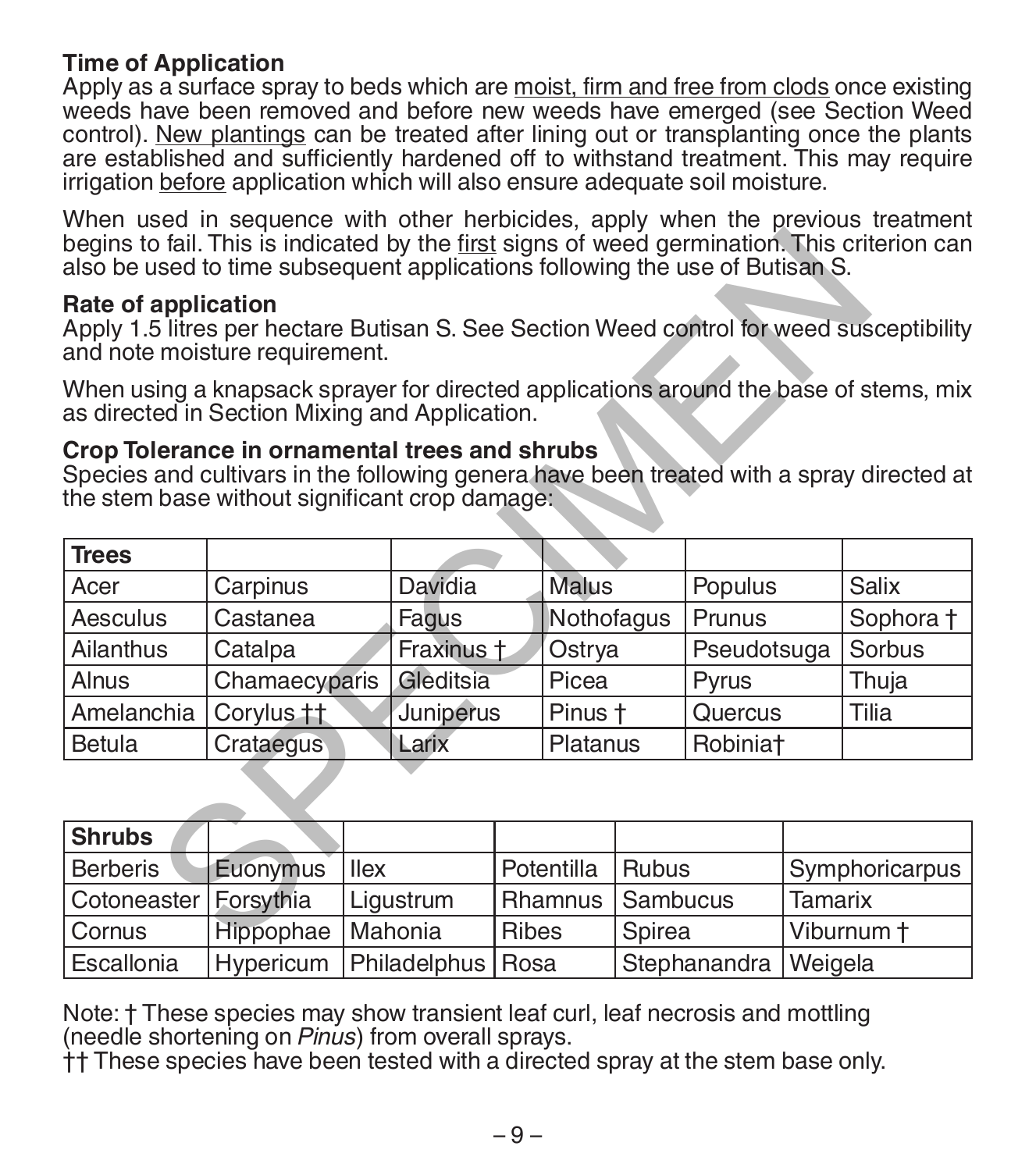Some of the above may be treated with an overall spray. Not all species or cultivars have been tested and so only a small number of plants should be treated initially to gain experience with the treatment. Selectivity is greatest when applied under cool, overcast conditions. Applications should not be made to soft, vigorously growing foliage, particularly during or after a period of warm days and cold nights. Further information on species and cultivars suitable for treatment is available on request.

# **Following Crops**

### **Following a normally harvested winter oilseed rape**

### **In the event of crop failure**

### **Redrilling the same autumn**

### **Redrilling the following spring**

| <b>Following Crops</b>                                                                                                                                                                            |  |
|---------------------------------------------------------------------------------------------------------------------------------------------------------------------------------------------------|--|
|                                                                                                                                                                                                   |  |
| Following a normally harvested winter oilseed rape                                                                                                                                                |  |
| Any crop can follow normally harvested winter oilseed rape treated with Butisan S and<br>ploughing is not essential before sowing the following cereal crop                                       |  |
| In the event of crop failure                                                                                                                                                                      |  |
| In the event of a crop failing in the autumn or winter, then several crops can be drilled<br>after the use of Butisan S alone as follows:                                                         |  |
| Redrilling the same autumn<br>After plouging to a depth of at least 150 mm: Winter barley or Winter wheat, excluding<br>Durum wheat                                                               |  |
| Redrilling the following spring<br>In the event of a crop failing in the autumn or winter, then several crops can be drilled<br>after the use of Butisan S alone as follows:                      |  |
| After ploughing, the following crops can be sown:<br>Cereals (excluding Durum wheat)<br>Field beans<br>Peas<br>Transplanted brassicae<br>Direct drilled brassicae<br>Potatoes<br>Maize<br>Linseed |  |
|                                                                                                                                                                                                   |  |
| <b>Following spring applications</b>                                                                                                                                                              |  |
| $\blacksquare$ . The second construction of the second construction of the second $\blacksquare$                                                                                                  |  |

### **Following spring applications**

Following spring applications to brassicae, crops particularly sensitive to Butisan S, e.g. carrots, parsnips and lettuce, should not be planted within 5 months of treatment. Plough to a depth of at least 150 mm before sowing or planting any succeeding crop.

Where crops follow use in ornamental trees, ornamental shrubs and nursery fruit trees. follow the instructions given above for Butisan S alone.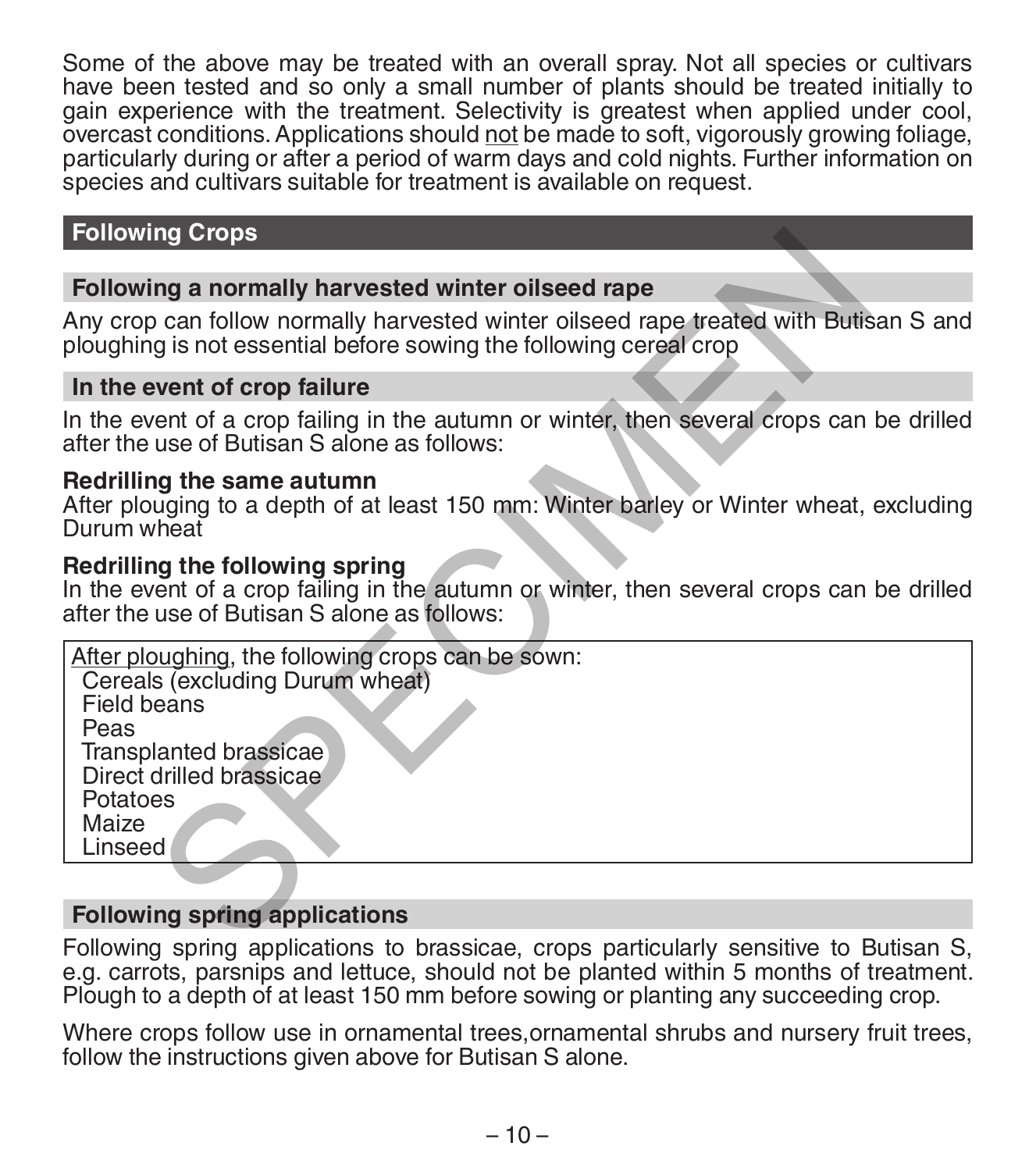### **Mixing**

Never prepare more spray solution than is required.

SHAKE WELL BEFORE USE.

Fill the spray tank three quarters full with water and start the agitation.

To ensure thorough mixing of the product, invert the container several times before opening.

### **Application**

### **Guidance on water volumes**

| opening.                                                              |                                    | To ensure thorough mixing of the product, invert the container several times before                                                                                                                                                                          |
|-----------------------------------------------------------------------|------------------------------------|--------------------------------------------------------------------------------------------------------------------------------------------------------------------------------------------------------------------------------------------------------------|
| spraying is completed.                                                |                                    | Add the required quantity of Butisan S to the spray tank while re-circulating.<br>Fill the tank with the remaining required amount of water and continue agitation until                                                                                     |
| pressure rinsing device or manually rinsing three times.<br>required. |                                    | On emptying the product container, rinse container thoroughly by using an integrated<br>Add washings to sprayer at time of filling and dispose of container safely.<br>When using a knapsack sprayer fill the sprayer with three quarters of the total water |
| product, then fill the tank with the remaining water.                 |                                    | Add the required quantity of Butisan S to the sprayer, ensuring adequate dispersal of the                                                                                                                                                                    |
| <b>Application</b>                                                    |                                    |                                                                                                                                                                                                                                                              |
| and/or nozzle manufacture.                                            |                                    | To ensure optimum spray coverage and minimize spray drift, adjust the spray boom to<br>the appropriate height above the crop, according to guidance provided by the sprayer                                                                                  |
| <b>Guidance on water volumes</b>                                      |                                    |                                                                                                                                                                                                                                                              |
| <b>Crop</b>                                                           | <b>Recommended</b><br>water volume | <b>Situation &amp; Comments</b>                                                                                                                                                                                                                              |
| Winter oilseed rape                                                   | 100 litres                         | Pre-emergence – not be used on poor seed beds or in<br>tank mixture with other products at this water volume.<br>When using this reduced water volume nozzles<br>designed to produce a coarser spray may be used.                                            |
|                                                                       |                                    |                                                                                                                                                                                                                                                              |
|                                                                       | 190 litres                         | Pre-emergence in tank mixtures or Post-emergence                                                                                                                                                                                                             |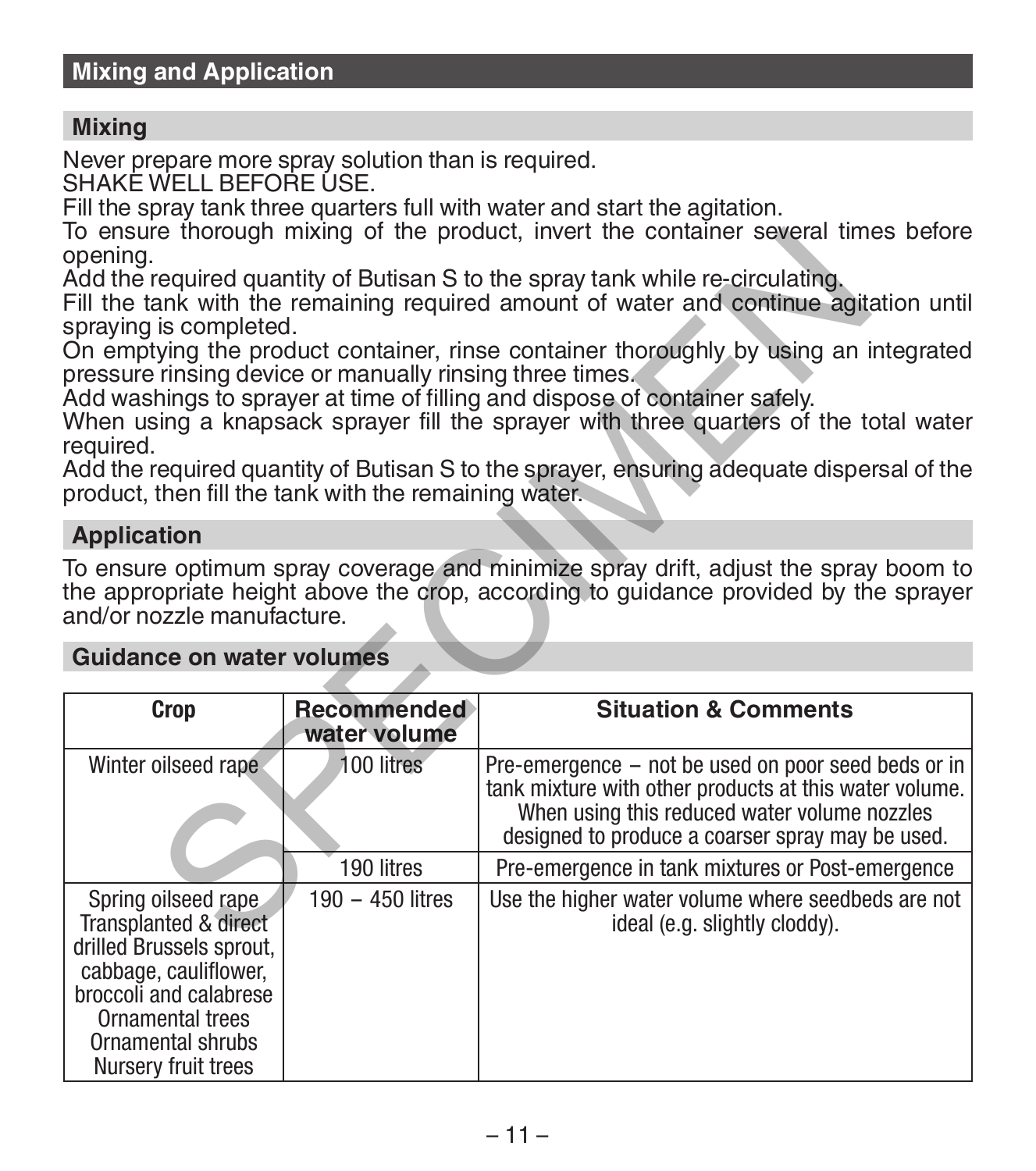Apply as a MEDIUM spray, as defined by BCPC.

### **Tank cleaning**

Wash sprayer thoroughly immediately after use, using clean water and following the sprayer cleaning quidance provided by the equipment manufacturer.

# **Compatibility**

For details of compatibilities contact your distributor, local BASF representative or BASF Technical Services Hotline: 0044 845 602 2553 or visit our website at www.agricentre.basf.co.uk

# **COMPANY ADVISORY INFORMATION**

This section is not part of the Product Label under Regulation (EC) No 1107/2009 and provides additional advice on product use. **Water Protection:**

This product contains **metazachlor** and is therefore included in the "**OSR Herbicides? Think Water**" stewardship campaign. BASF have developed the **wHen2gO** smart tool for water stewardship. To download **wHen2gO** please see www.agricentre.basf.co.uk Following the guidance of **wHen2gO** will help to reduce the risk to water. Alternatively, the following closed periods for application apply: ails of compatibilities contact your distributor, local BASF representations in the model of the Product Label under Regulation (EC) No 1107/<br>
Significant Correction:<br>
SIMPLE TO A CONSIDERY INFORMATION<br>
additional advice o

- Avoid use of **metazachlor** after 30th September and do not use after 15th October.
- In high risk areas (drained fields in Safeguard Zones) do not use **metazachlor** after 30th September.

For further information, see www.agricentre.basf.co.uk and www.osrherbicides.org.uk or telephone BASF on 0845 602 2553

# **The following does not form part of the authorised label text.**

With many products there is a general risk of resistance developing to the active ingredients. For this reason a change in activity cannot be ruled out. It is generally impossible to predict with certainty how resistance may develop because there are so many crop and use connected ways of influencing this. We therefore have to exclude liability for damage or loss attributable to any such resistance that may develop. To help minimise any loss in activity the BASF recommended rate should in all events be adhered to.

Numerous, particularly regional or regionally attributable, factors can influence the activity of the product. Examples include weather and soil conditions, crop plant varieties, crop rotation, treatment times, application amounts, admixture with other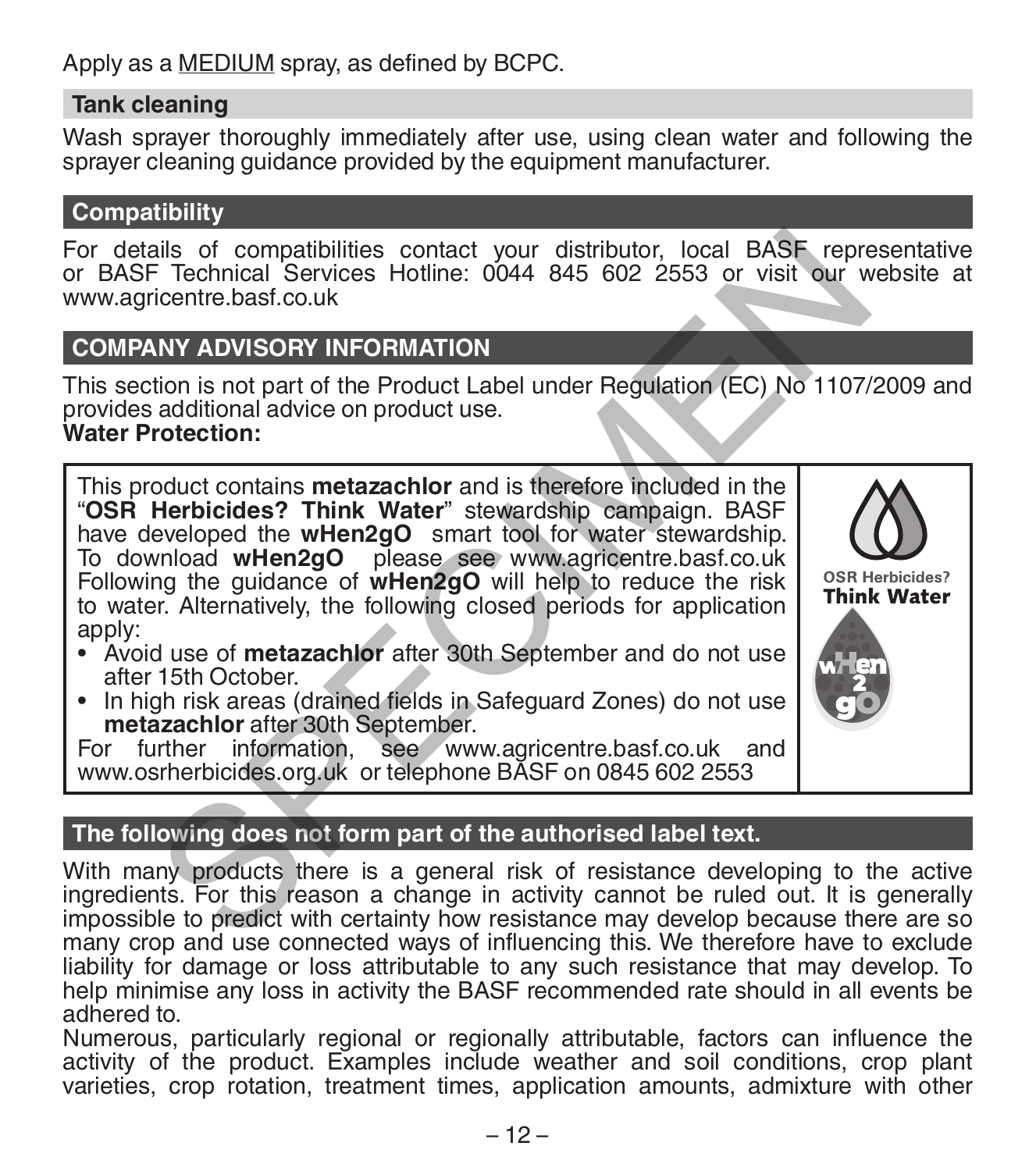products, appearance of organisms resistant to active ingredients and spraying techniques. Under particular conditions a change in activity or damage to plants cannot be ruled out. The manufacturer or supplier is therefore unable to accept any liability in such circumstances. All goods supplied by us are of high grade and we believe them to be suitable, but as we cannot exercise control over their mixing or use or the weather conditions during and after application, which may affect the performance of the material, all conditions and warranties, statutory or otherwise, as to the quality or fitness for any purpose of our goods are excluded and no responsibility will be accepted by us for any damage or injury whatsoever arising from their storage, handling, application or use; but nothing should be deemed to exclude or restrict any liability upon us which cannot be excluded or restricted under the provisions of the Unfair Contract Terms Act 1977 or any similar applicable law. Through the excluded and the strength and the sponsorium will be accepted<br>tamage or injury whatsoever arising from their storage, handling, a<br>damage or injury whatsoever arising from their storage, handling, a<br>dut nothing

# **Section 6 of the Health and Safety at Work Act**

# **Additional Product Safety Information**

The product label provides information on a specific pesticidal use of the product; do not use otherwise, unless you have assessed any potential hazard involved, the safety measures required and that the particular use has "off-label" approval or is otherwise permitted under the Plant Protection Products Regulations.

The information on this label is based on the best available information including data from test results.

# **Safety Data Sheet**

To access the Safety Data Sheet for this product scan the QR code or use the weblink below:



agricentre.basf.co.uk/Butisan-S/MSDS

Alternatively, contact your supplier.